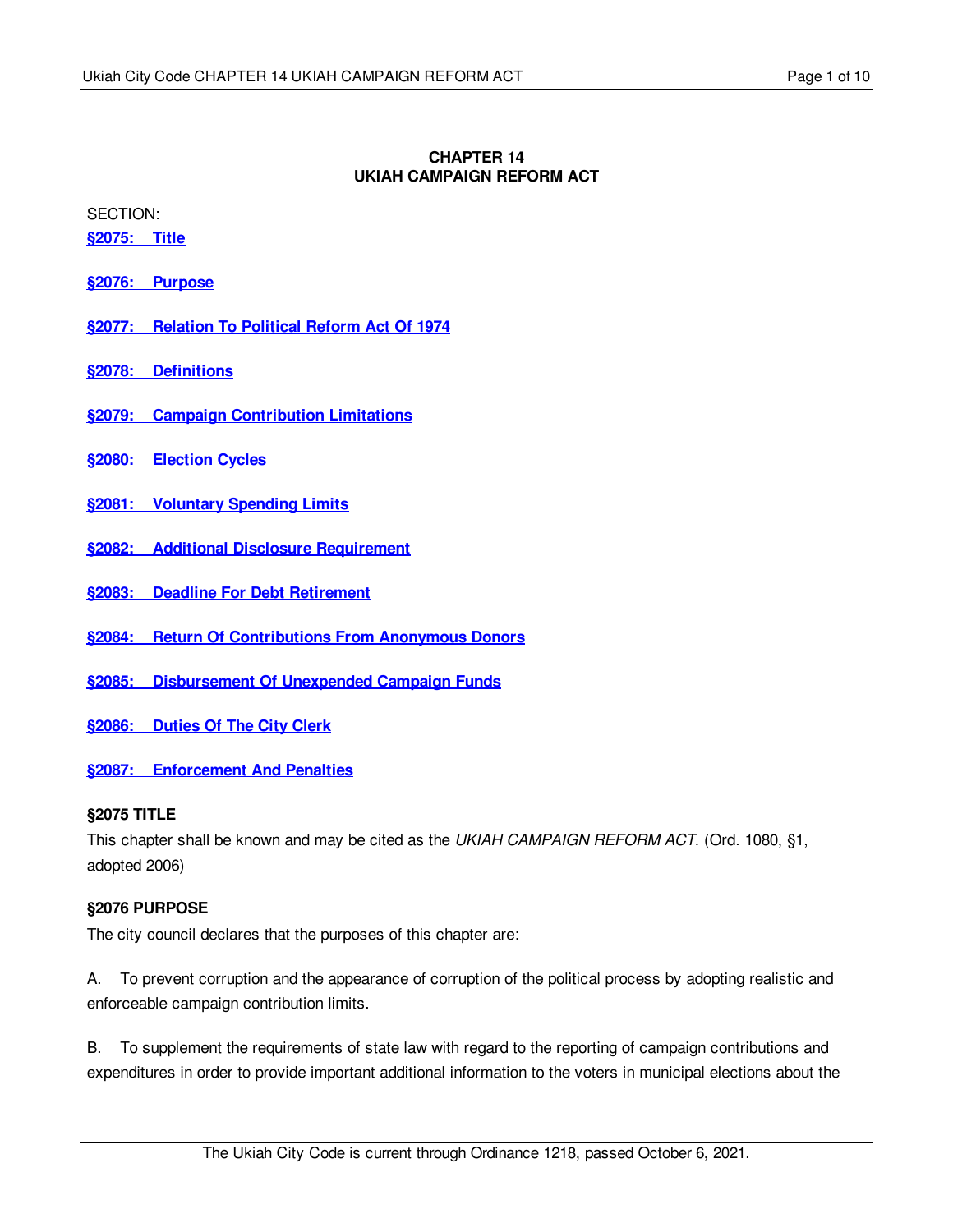contributions to political campaigns in the city.

C. To establish and encourage the acceptance of voluntary campaign spending limits in order to reduce the influence of money in municipal elections and to increase participation in the political process. (Ord. 1080, §1, adopted 2006)

### <span id="page-1-0"></span>**§2077 RELATION TO POLITICAL REFORM ACT OF 1974**

This chapter is intended to supplement the political reform act of 1974. Unless a word or term is specifically defined in this chapter, or the contrary is stated or clearly appears from the context, words and terms used herein shall have the same meanings as defined or used in title 9 of the California Government Code, in which the political reform act of 1974 is codified, and as supplemented by the regulations of the fair political practices commission as set forth in title 2, division 6 of the California Code of Regulations, as the same may be, from time to time, amended. Among the terms defined in political reform act (see chapter 2, title 9 of the Government Code, commencing with section 82000) and used throughout this chapter are "commission", "contribution", "expenditure", "independent expenditure" and "person". (Ord. 1080, §1, adopted 2006)

### <span id="page-1-1"></span>**§2078 DEFINITIONS**

As used in this chapter the following words shall have the following meanings, unless the context clearly requires a different meaning:

BALLOT MEASURE: A measure on the ballot in a city election for adoption in the city only, whether by initiative, referendum or by the city council.

CAMPAIGN EXPENDITURE: An expenditure for election related activities for both candidates and ballot measures, which include, but are not limited to, the following:

A. Communications that contain express advocacy of the nomination or election of a candidate or the qualification or approval of a ballot measure, or the defeat of a candidate or ballot measure.

B. Communications that contain reference to the candidate's qualifications, candidacy, election campaign, or similar references with respect to the candidate's opponent or a ballot measure.

C. Solicitation of contributions to the candidate or to third persons for use in support of the candidate or in opposition to his or her opponent, and similar solicitations for or in opposition to a ballot measure.

D. Arranging, coordinating, developing, writing, distributing, preparing, or planning of any communication or activity described in subsection A, B, or C of this definition.

E. Recruiting or coordinating campaign activities of campaign volunteers on behalf of the candidate or a ballot measure.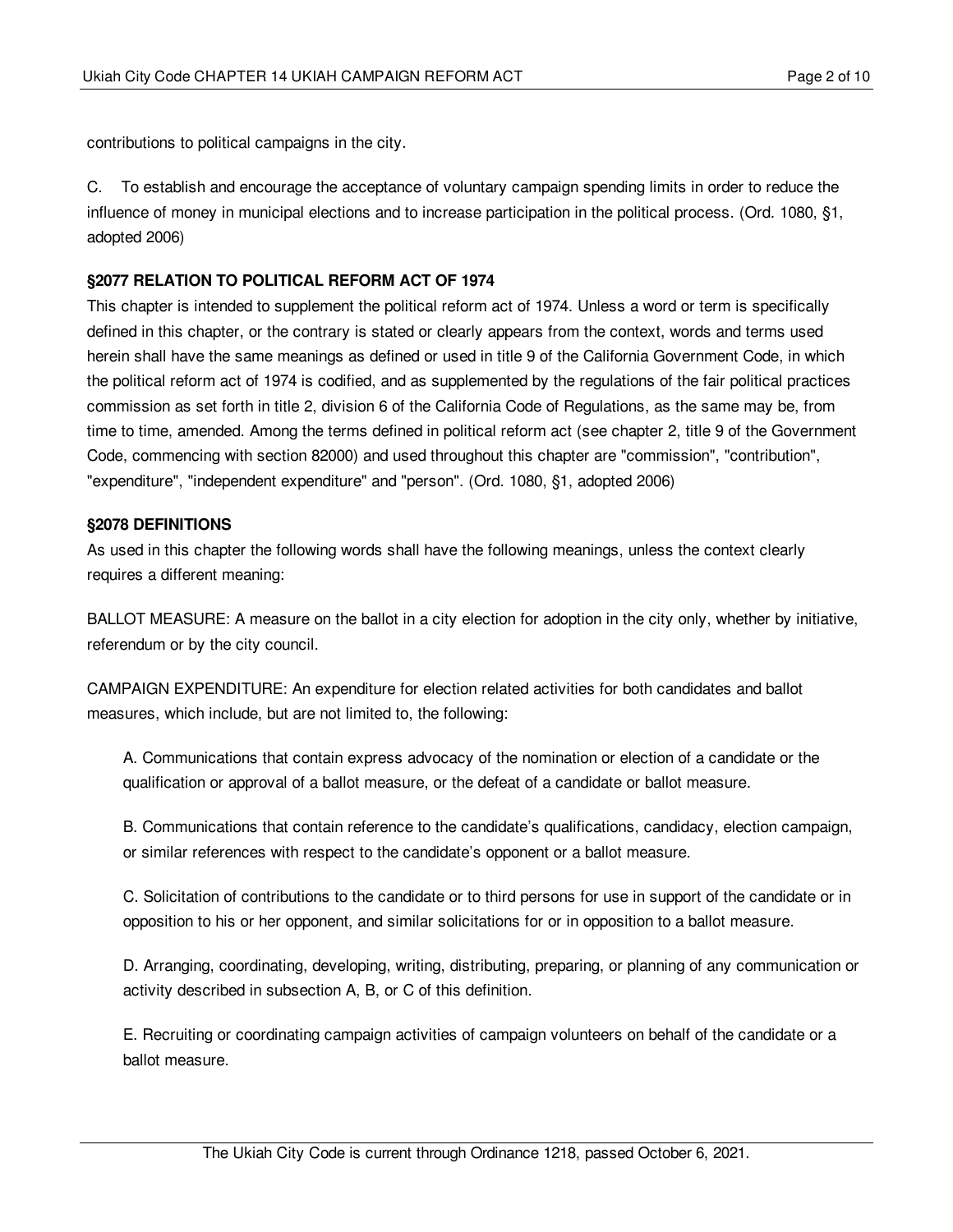F. Preparing campaign budgets.

G. Preparing campaign finance disclosure statements.

H. Communications directed to voters or potential voters as part of activities encouraging or assisting persons to vote if the communication contains express advocacy of the nomination or election of the candidate or the defeat of his or her opponent, or for or in opposition to a ballot measure.

CANDIDATE: Any person who is a candidate for any elective office in the city of Ukiah, including incumbent office holders, appointed or elected, whether or not a candidate for reelection.

CITY: The city of Ukiah.

CITY CLERK: The city clerk of the city.

CITY COMMITTEE: A controlled committee or an independent expenditure committee.

CITY ELECTION: Any general or special municipal election in the city of Ukiah, including a recall election or a city municipal election which is consolidated with another election.

CONTROLLED COMMITTEE: A committee that is controlled directly or indirectly by a candidate or proponent or opponent of a city ballot measure, including a recall petition, or that acts jointly with a candidate, controlled committee, or city ballot measure proponent or opponent in connection with the making of expenditures. A candidate or ballot measure proponent or opponent controls a committee if he or she, his or her agent, or any other committee he or she controls has a significant influence on the actions or decisions of the committee.

ELECTION CYCLE: The applicable period as set forth in section [2080](#page-3-0) of this chapter.

INDEPENDENT EXPENDITURE COMMITTEE: A committee established primarily to make independent expenditures in a city election. (Ord. 1080, §1, adopted 2006)

#### <span id="page-2-0"></span>**§2079 CAMPAIGN CONTRIBUTION LIMITATIONS**

A. No person shall make and no candidate or city committee shall solicit or accept any contribution which will cause the total contributions for campaign expenditures from any person to that candidate or committee to exceed two hundred dollars (\$200.00) during any election cycle, except as provided in section [2081](#page-3-1) of this chapter.

B. The limits in subsection A of this section shall also apply to any person who makes and any city committee which solicits or accepts contributions for the purpose of making expenditures in support of or opposition to the recall of a candidate or to the election of any candidate to succeed the candidate who is the subject of a recall, except as provided in section [2081](#page-3-1) of this chapter.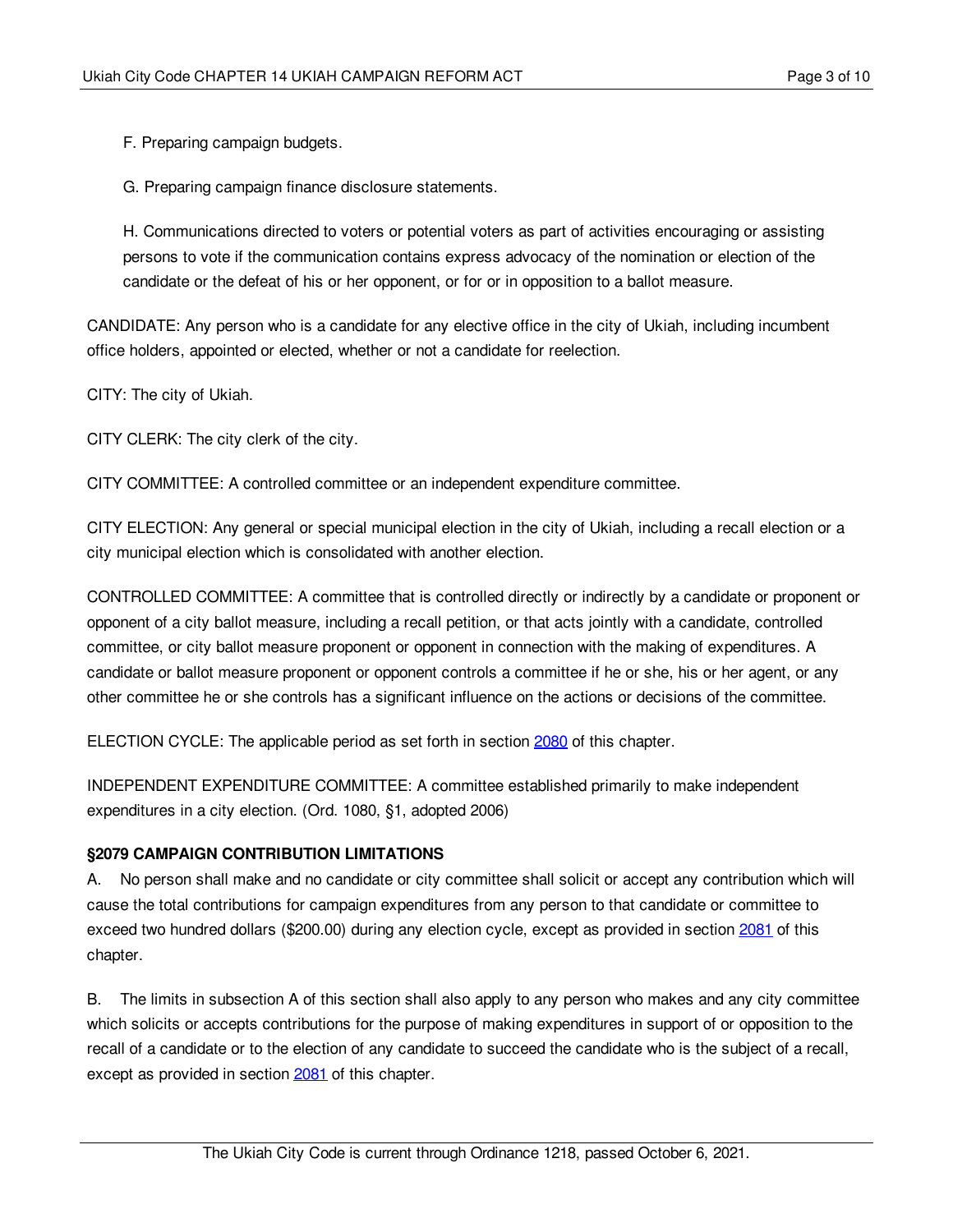C. All contributions made by any person or solicited or accepted by any candidate or city committee during a special election cycle shall be attributed to that election cycle and not to any other election cycle that may overlap.

D. The provisions of this section shall not apply to contributions by a candidate or the candidate's spouse to the candidate's own controlled committee.

E. Contributions by a married person shall be treated as the separate contributions of such person and shall not be aggregated with any contributions of the spouse of such person.

F. Contributions by children under eighteen (18) years of age shall be treated as contributions by their parent(s) or legal guardian(s), and shall be attributed one-half (1/2) to each parent or guardian unless only one parent or guardian has legal custody in which case any such contributions shall be attributed solely to the custodial parent or guardian.

G. The contribution limits of this section apply to loans or extensions of credit to the candidate or city committee, except as provided in Government Code section 85307. (Ord. 1080, §1, adopted 2006)

### <span id="page-3-0"></span>**§2080 ELECTION CYCLES**

A. General Elections: For purposes of any general election, the election cycle shall commence on January 1 of the year in which a city election will occur and end on December 31 of that year.

B. Special Elections: For purposes of any special election, the election cycle shall mean the period commencing on the date a special election is called by the city council and ending on the sixtieth day following said special election.

C. Recall Elections: For purposes of any recall election, the "election cycle" shall mean the period commencing on the earlier of the date a city committee in support of a recall election files its statement of organization pursuant to Government Code section 84101, or the date the notice of intention is served pursuant to Elections Code section 11021 or published pursuant to Elections Code section 11022 (whichever occurs first), and ending on the sixtieth day following the first to occur of any of the following:

1. The time provided by law for the gathering of signatures on recall petitions expires without sufficient recall petition signatures having been filed with the city clerk to require a recall election;

2. All committees formed in support of the recall have been terminated pursuant to the provisions of the political reform act;

3. The date the recall election is held. (Ord. 1080, §1, adopted 2006)

# <span id="page-3-1"></span>**§2081 VOLUNTARY SPENDING LIMITS**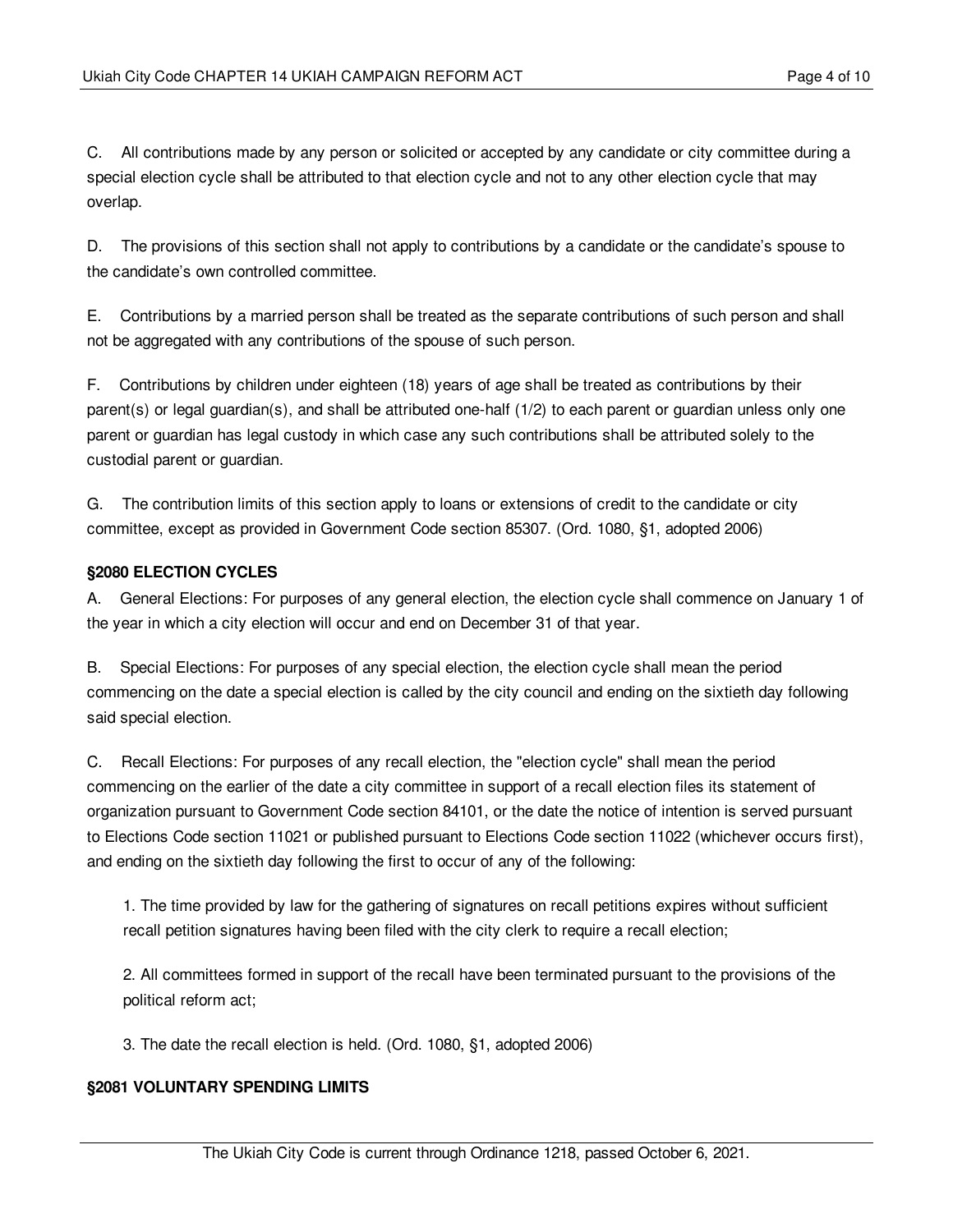A candidate or city committee may elect to comply with the voluntary spending limits as set forth in this section.

A. A candidate or city committee which voluntarily accepts expenditure limits may not make campaign expenditures in excess of the limits set forth in subsection C of this section. Campaign expenditures by a candidate and his or her controlled committee shall be aggregated.

B. Each candidate and each city committee shall indicate on a form provided by the city clerk his, her or its acceptance or rejection of the voluntary spending limits as established under subsection C of this section. At a minimum, the form shall: 1) state the voluntary spending limit then in effect, 2) the benefits of acceptance of the voluntary spending limit, and 3) contain an agreement to comply with the requirements of this section. Said form shall be filed with the city clerk at the same time that a candidate files his or her nomination paper and verified statement of acceptance pursuant to Elections Code section 10224 or that a city committee files its statement of organization pursuant to Government Code section 84101.

C. For the November 2016 city election, the spending limit is five thousand eight hundred fifty dollars (\$5,850.00). This voluntary spending limit shall apply to future elections, but may be adjusted periodically by resolution of the city council to reflect increases or decreases in city population and the consumer price index since August 2006.

D. For candidates and city committees accepting the voluntary spending limit, the following benefits apply:

1. The contribution limitation in subsection 2079A of this chapter is increased from two hundred dollars (\$200.00) to five hundred dollars (\$500.00).

2. Except for recall elections, the voluntary spending limit for any candidate opposing an incumbent shall be increased by twenty five percent (25%).

3. The city will pay for one-half (1/2) the cost of the candidate's statement of qualifications as printed in the ballot pamphlet.

4. Within one week of the filing deadline, the city will issue a news release, describing the purpose and benefits of the program, and announcing the candidates and city committees which have accepted the voluntary spending limit.

5. Each participating candidate and city committee may use the designation "voluntary spending limit candidate/committee" in all election/campaign materials and in the candidate's ballot pamphlet statement of qualifications.

6. Candidates and their controlled committees may carry over funds from one election cycle to the next, if, within the first three (3) days of the next election cycle, the candidate or committee files a statement with the city clerk accepting the voluntary spending limit applicable to that election cycle. If the candidate or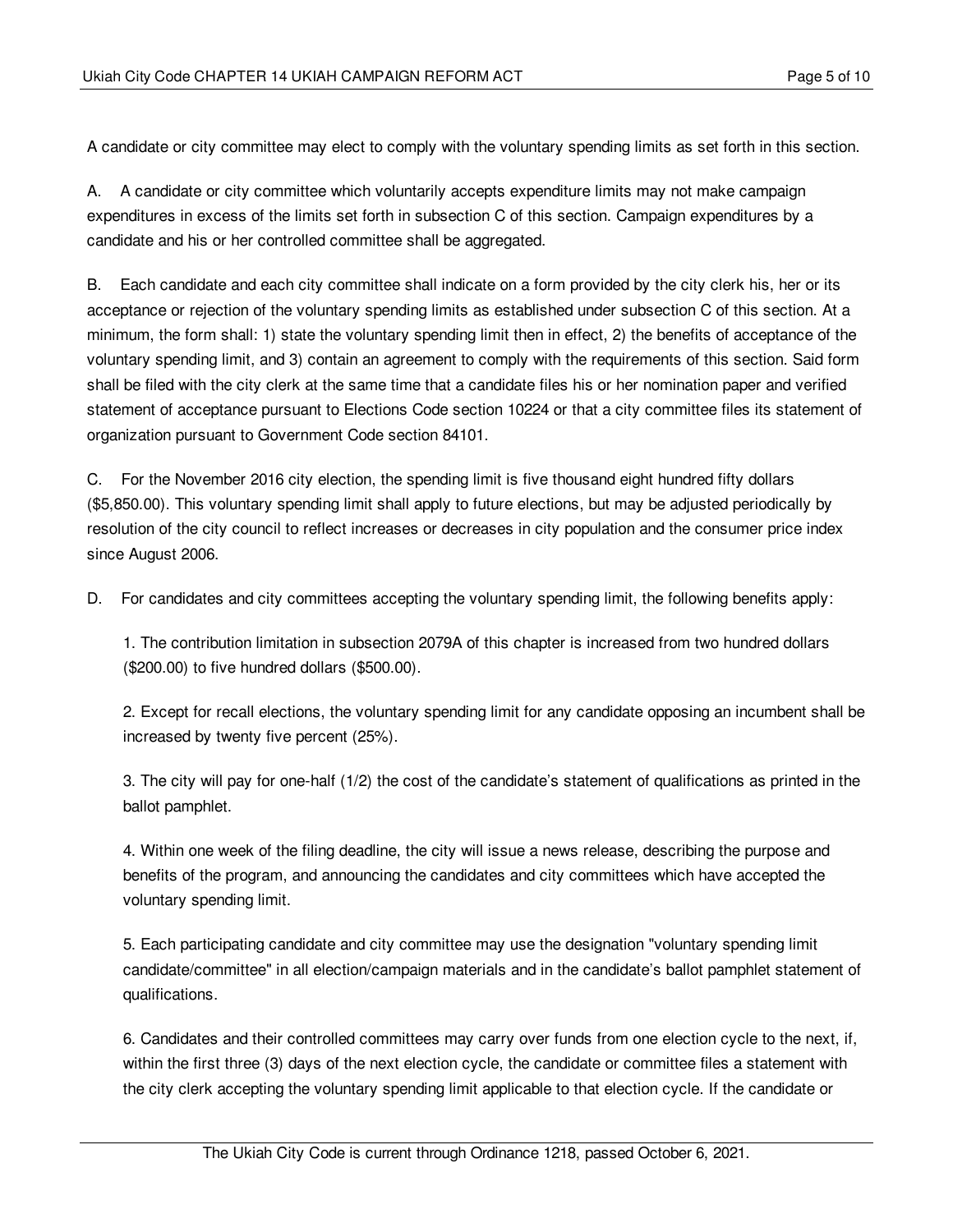committee does not file the required statement, all funds carried over from the previous election cycle shall be disbursed pursuant to section [2085](#page-6-2) of this chapter within seven (7) days after the beginning of that subsequent election cycle.

7. The city shall post on the website a "voluntary spending limit candidates/committees" list. Upon payment by the candidate or committee of the actual costs thereof, the candidate or committee may post on the city's website:

a. Up to a five hundred (500) word statement along with the candidate's picture.

b. An additional five hundred (500) word statement, if an opposing candidate or city committee rejects the voluntary spending limit.

For purposes of subsections D7a and D7b of this section, the city council shall adopt a resolution establishing the actual costs to be charged by the city. Those costs shall include all direct and indirect costs associated with posting the statements on the website, the intent being that no public funds shall be made available for these postings.

The statements shall contain no reference to political party affiliation or partisan political membership, endorsements or activity.

The statements shall be accompanied by a notice from the city, stating that the views expressed in the statement are those of the candidate or committee and do not reflect the views of the city or its officials and do not constitute an endorsement of the candidate or committee by the city or its officials.

E. A candidate or city committee which files a notice accepting the voluntary spending limit may not thereafter reject the limit, except that if an opposing candidate or city committee files a statement rejecting the voluntary spending limit, the candidate or city committee may file a statement with the city clerk rescinding its acceptance of the voluntary spending limits within three (3) days after the final date that nomination papers can be filed.

F. Any candidate who files a statement of acceptance pursuant to subsection B of this section and makes campaign expenditures in excess of the limits shall be subject to the remedies in section [2087](#page-7-1) of this chapter. (Ord. 1080, §1, adopted 2006; Ord. 1083, §1, adopted 2006; Ord. 1084, §1, adopted 2006; Res. 2016-36, adopted 2016)

# <span id="page-5-0"></span>**§2082 ADDITIONAL DISCLOSURE REQUIREMENT**

A. Each candidate and city committee shall file a third preelection campaign disclosure statement (form 460 or any successor form thereto), as provided by the commission for the period from the end of the second preelection statement and ending at eleven fifty nine o'clock (11:59) P.M. on the fourth business day preceding election day (normally Thursday). Such disclosure shall be filed with the city clerk no later than one o'clock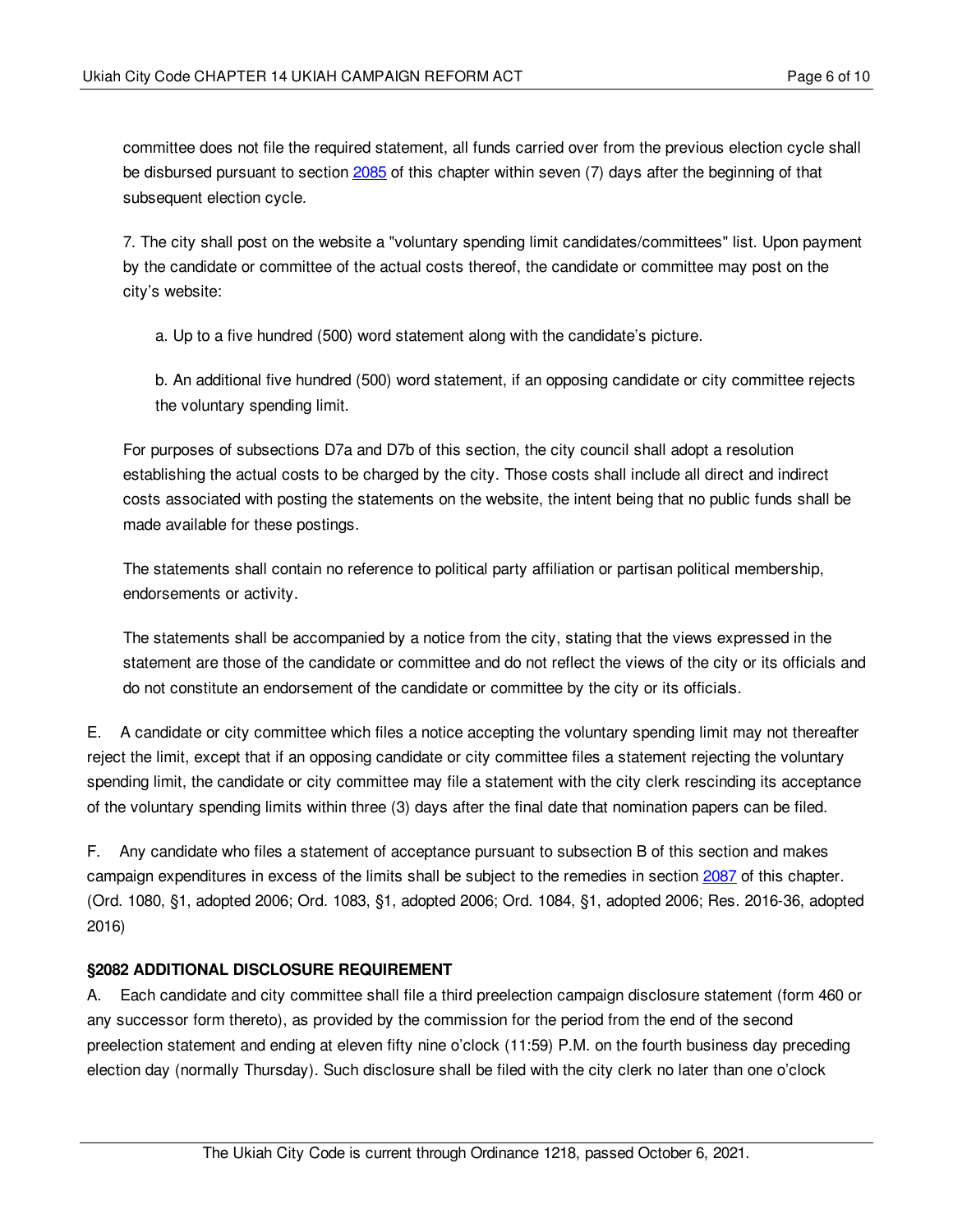(1:00) P.M. on the third business day preceding election day and shall be posted to the city's website by five o'clock (5:00) P.M. of the day received, or as soon thereafter as may be practicable.

B. Notwithstanding the amounts specified in Government Code section 82036, each candidate or city committee shall file a late contributions report with the city clerk which reports all contributions of two hundred dollars (\$200.00) or more received from any source during the period commencing at the end of the period covered in the last campaign statement required pursuant to subsection A of this section, and ending at twelve o'clock (12:00) midnight of the date of the election. This report shall be filed with the city clerk within twenty four (24) hours of the receipt of the contribution and shall be posted to the city website within four (4) hours of the filing or as soon thereafter as may be practicable. (Ord. 1080, §1, adopted 2006)

### <span id="page-6-0"></span>**§2083 DEADLINE FOR DEBT RETIREMENT**

A. No person shall make, and no candidate or city committee shall solicit or accept any contribution, including for the purpose of debt retirement, after the end of any election cycle.

B. Any candidate or committee shall retire all campaign related debts by the end of the election cycle.

C. Any campaign related debt, which remains unpaid after the end of the election cycle, is deemed to have been a campaign contribution which was accepted at the time the debt was incurred. Any such contribution which causes the contribution by any person or to any candidate or city committee from any person to exceed the applicable contribution limits in this chapter shall constitute a violation of this chapter; provided, however, that failure by a person to collect a debt shall not constitute a violation of this chapter for the creditor, if the creditor has made substantial attempts, in good faith, to collect the debt. (Ord. 1080, §1, adopted 2006)

# <span id="page-6-1"></span>**§2084 RETURN OF CONTRIBUTIONS FROM ANONYMOUS DONORS**

A. Not later than fourteen (14) days after its receipt, a candidate or city committee shall return or disburse to the city for deposit into the general fund of the city, or to one or more nonprofit organizations determined by the internal revenue service to be tax exempt under internal revenue code section 501(c)(3) ("charitable organization") any contribution of more than twenty dollars (\$20.00) for which the candidate or committee does not have on file in the records of the candidate or committee the name, address, occupation, and employer of the contributor (an "anonymous contribution").

B. A candidate or city committee shall not accept and by the end of any required filing period or election cycle shall return or disburse to the city or a charitable organization anonymous contributions, where the total of such contributions exceeds ten percent (10%) of the total funds raised during that filing period or election cycle by that candidate or city committee. (Ord. 1080, §1, adopted 2006)

# <span id="page-6-2"></span>**§2085 DISBURSEMENT OF UNEXPENDED CAMPAIGN FUNDS**

Except as otherwise permitted by subsection 2081D6 of this chapter, any candidate or city committee that has an unexpended campaign surplus shall, within three (3) days of the close of an election cycle, disburse the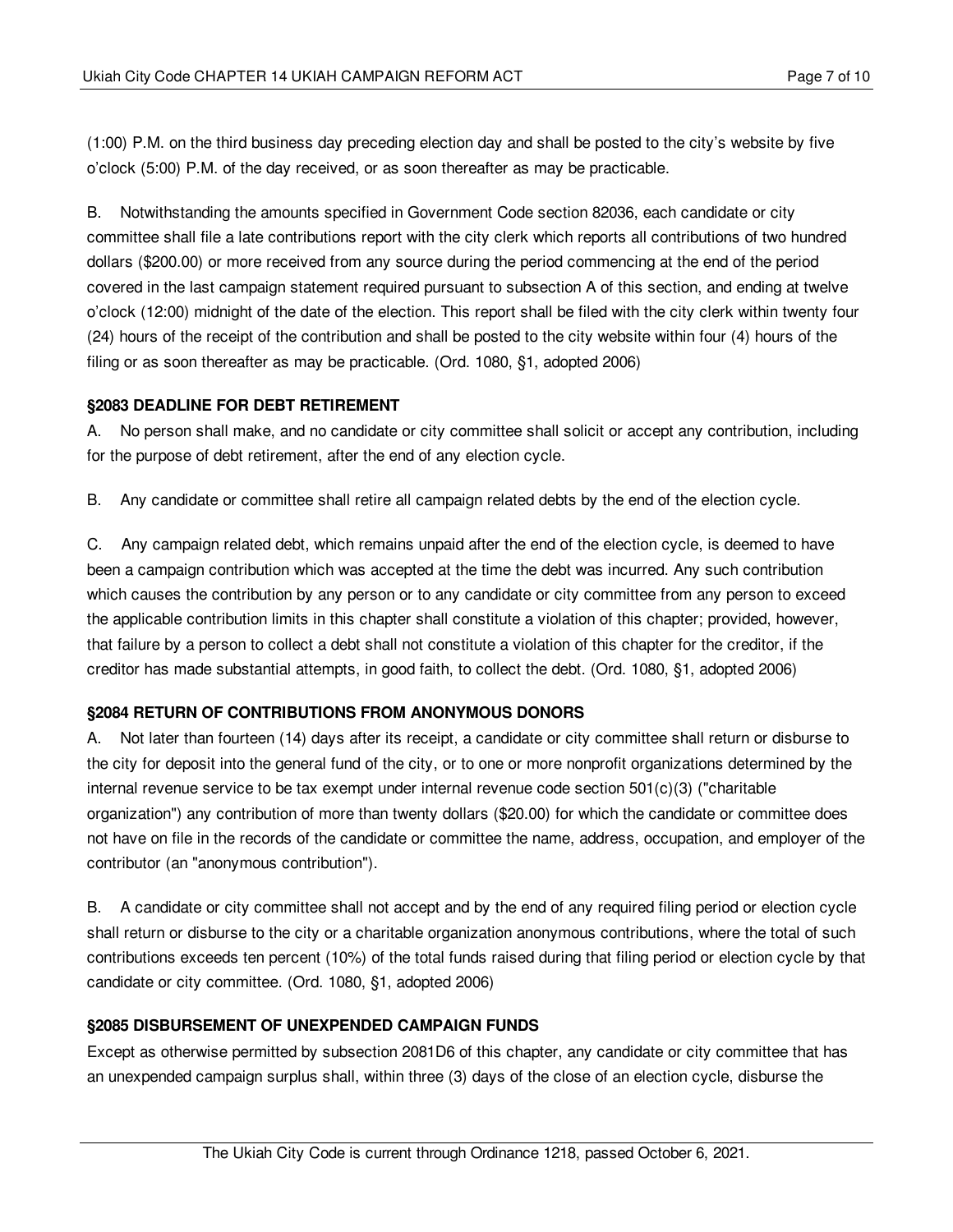whole of the surplus either to the city for deposit into the general fund of the city, or to one or more charitable organizations. (Ord. 1080, §1, adopted 2006)

# <span id="page-7-0"></span>**§2086 DUTIES OF THE CITY CLERK**

In addition to any other duties required of the city clerk under this chapter, the city clerk shall:

A. Prescribe and furnish forms required to be filed by this chapter.

B. Determine whether required statements, declarations and forms have been filed and, if so, whether they conform on their face with the requirements of this chapter, including whether they are sufficiently legible for purposes of scanning onto the city's website.

C. Promptly notify all persons who have failed to file a statement in the form and at the time required by this chapter.

D. Arrange for the prompt scanning to the city's website of all statements and reports filed pursuant to sections [2081](#page-3-1) and [2082](#page-5-0) of this chapter, and the preelection statements required of candidates or city committees by the political reform act in title 9, chapter 4, article 2 of the Government Code, commencing with section 84200.

E. Report, in writing, apparent violations of this chapter to the city attorney. (Ord. 1080, §1, adopted 2006)

#### <span id="page-7-1"></span>**§2087 ENFORCEMENT AND PENALTIES**

A. Misdemeanor: Any person who knowingly or wilfully violates any provision of this chapter is guilty of a misdemeanor.

1. In addition to other penalties provided by law, a fine in the amounts as specified in subsection E of this section may be imposed.

2. Prosecution for violation of this chapter must be commenced within four (4) years after the date on which the violation occurred.

B. Right To Cure Violation: A candidate or city committee which accepts a contribution in violation of this chapter shall not be penalized, if the candidate or committee returns the contribution or contributes it to the city general fund or to a charitable organization within seven (7) days of its receipt.

C. Separate Violations: Each contribution, acceptance, or solicitation of a contribution that is in violation of this chapter and each failure to report a contribution or expenditure that is required to be reported by this chapter shall constitute a separate violation.

D. Joint And Severable Liability: If two (2) or more persons are responsible for any violation, they shall be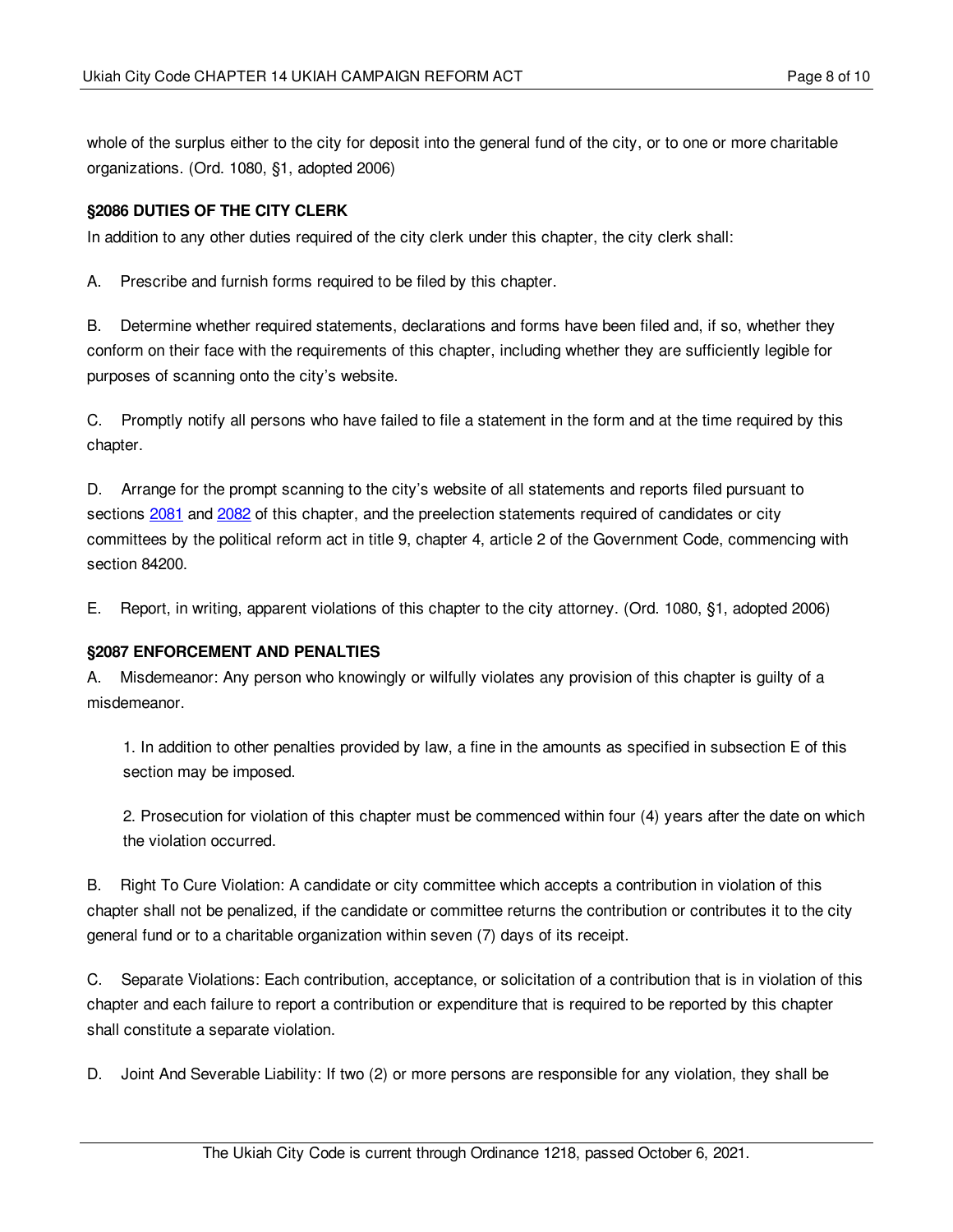jointly and severally liable therefor.

E. Civil Penalty: Any person who violates any provision of this chapter is liable in a civil action brought by the city attorney or by a registered voter of the city for the following amounts for each such violation:

1. For the making, accepting or expending of any contribution or expenditure in excess of the applicable limits specified in this chapter, a sum equal to three (3) times the amount by which the contribution or expenditure exceeds the applicable contribution limit, or five hundred dollars (\$500.00), whichever is greater.

2. For failure to file the additional disclosures required by section [2082](#page-5-0) of this chapter, one hundred dollars (\$100.00) per calendar day after the specified deadline, until the filing is made, or five hundred dollars (\$500.00), whichever is greater.

3. For all other violations, a sum not to exceed two thousand five hundred dollars (\$2,500.00).

No civil action under this subsection E may be filed against a person if the criminal prosecutor is maintaining a criminal action against that person pursuant to subsection A of this section.

F. Private Right Of Action; Prerequisites: Any person, before filing a civil action pursuant to subsection E of this section, must first file with the city attorney a written request for the city attorney to commence the action. The request shall include a statement of the grounds for believing a cause of action exists. The city attorney shall respond to the person in writing, indicating whether he or she intends to file a civil action.

1. If the city attorney responds in the affirmative and files suit within one hundred twenty (120) days from receipt of the written request to commence the action, no other action may be brought unless the action brought by the city attorney is dismissed without prejudice.

2. If the city attorney responds in the negative or fails to respond within one hundred twenty (120) days from receipt of the written request to commence the action, the person requesting the action may proceed to file a civil action upon receipt of the response or one hundred twenty (120) days from the city attorney's receipt of the request, whichever occurs first, and shall within ten (10) days of filing the complaint, serve a copy on the city attorney.

3. In any action brought pursuant to subsection E of this section, the plaintiff shall be entitled to retain fifty percent (50%) of the civil penalties recovered from the defendant and shall deposit with the city clerk for deposit into the city's general fund fifty percent (50%) of any such penalties so recovered.

G. Injunctive Relief: The city attorney or a registered voter in the city may bring an action to enjoin a violation of this chapter or to compel compliance with a provision of this chapter.